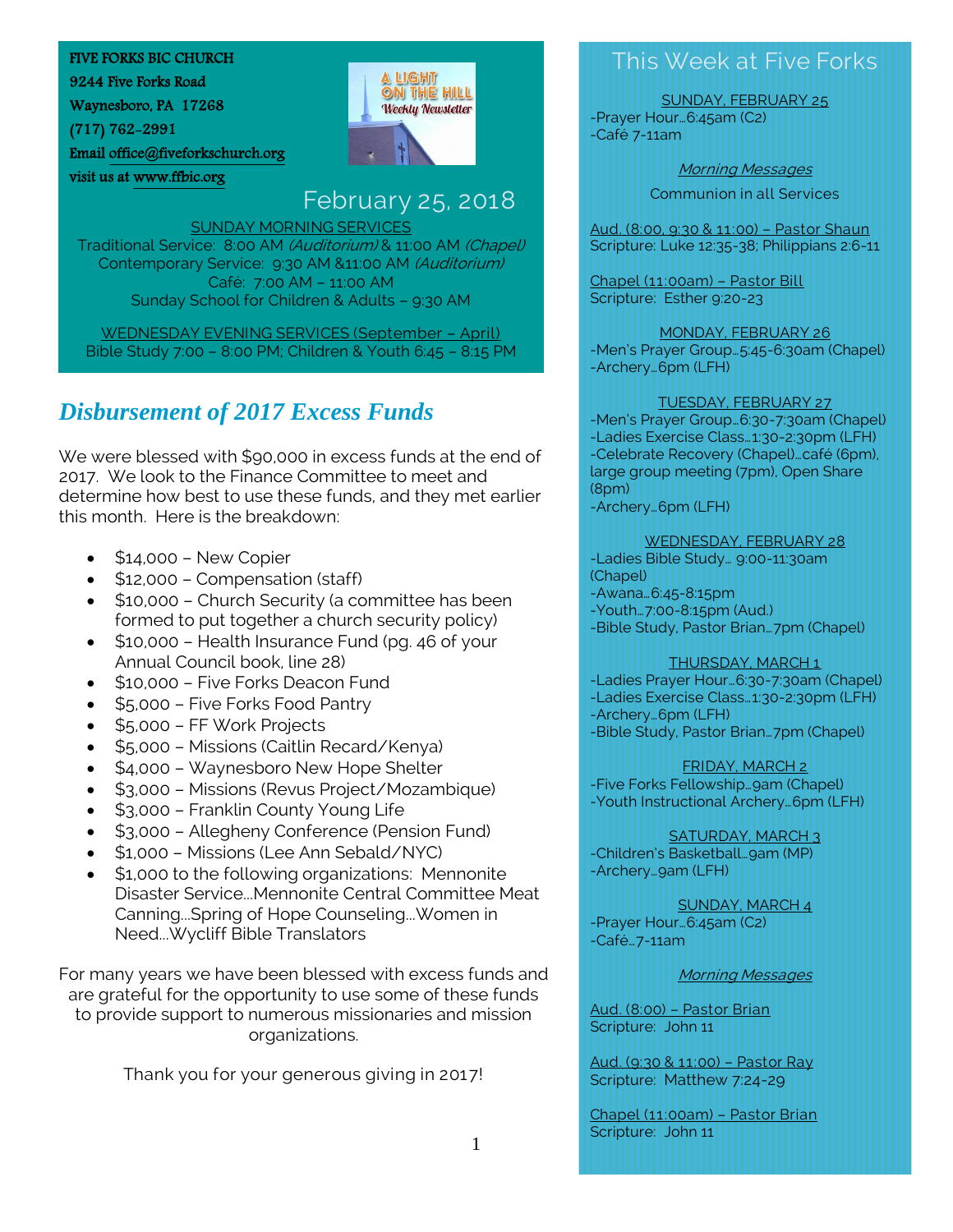

Friday, March  $9^{th}$ . 6:30pm - 7:45pm in the Aud.

A night of worship with our Modern Worship Team and devotions presented by Pastor Shaun. Come out on March 9 th and be a part of what God is doing!

## *Ernie Haase + Signature Sound Coming To Five Forks*



Friday, March 23rd

VIP Doors Open at 5:00 P.M. GA Doors Open at 6:00 P.M. Music Starts at 7:00 P.M.

\$20 General Admission \$35 VIP (includes early access and Artist Q & A)

Tickets are available now at the church office and Sunday mornings starting February  $25<sup>th</sup>$  in the lower lobby.

About: From its formation in 2003, Ernie Haase has built Signature Sound into one of the most popular and beloved quartets in all of Southern Gospel music. The group has traveled all over the world, offering energy, excitement and encouragement through its powerful brand of gospel music. They continue to gain fans all around the globe with its unique performances and unmistakable four-part harmonies.

## **Attendance**

ATTENDANCE (February 18)

Sunday's Worship Total = 552 8:00 Auditorium = 85 9:30 Auditorium = 223 11:00 Auditorium = 155 11:00 Chapel = 39 Bible Connection = 8 Nursery (9:30 & 11:00) = 12

Total Sunday School = 201

Wed. Eve. (Feb. 21) = 283

Food Pantry " Item of the Month" for February:

Canned Fruit

Place donations in the orange tub in the lower lobby.

> **Operation** Christmas Child March:

Socks, T-shirts (no graphics), flip flops, hat (ball caps), underwear (boys & girls)

Place donations in the designated boxes in the lower and upper lobbies.

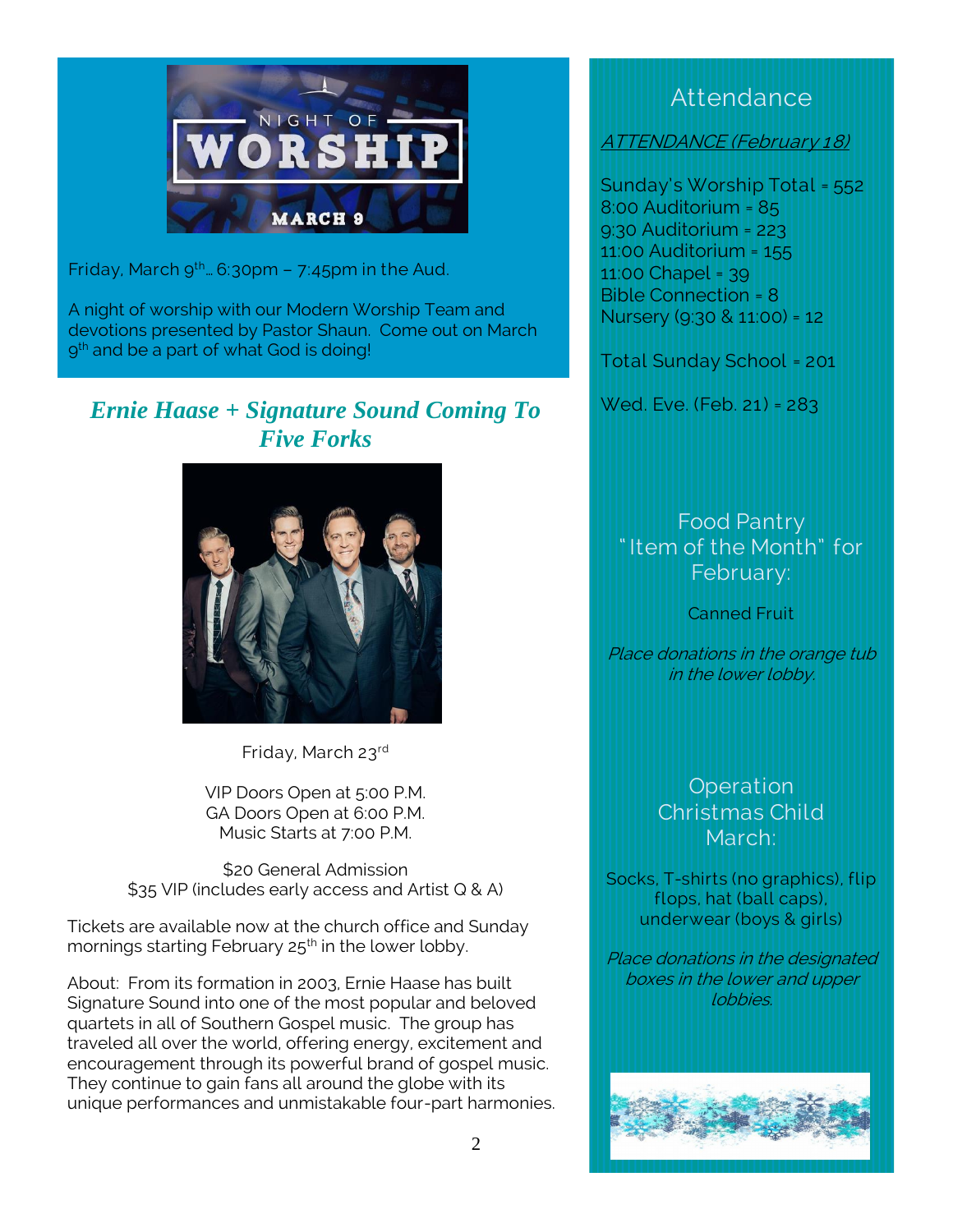

### *Sportsman's Dinner*

Five Forks Archery Ministry Presents…

Team Fitzgerald – America's Father & Son Instinctive Bow-Hunting Pioneers

Saturday, March 17th

Doors Open at 3:45 P.M.

Food Served in two segments: 4:00 – 4:50 P.M. & 5:00 – 5:50 P.M. Pulled Pork with all the trimmings by Bentwood BBQ

Presentation: 6:15 P.M. (No video-taping permitted)

Several Door Prizes to be Given Away

Tickets: Adults / \$12 – Children under 12 / \$6

Tickets can be purchased at the following locations: Five Forks Church Office or Archery Ministry Member; Hunter's Den, Waynesboro; Keystone Outdoors, Ft. Loudon; Stoneham's Motorsports, Waynesboro

Note: While the ticket cost covers most of our expenses, we need your help in providing pies to serve as dessert. Would you consider baking and donating a pie(s)? If so, please fill out the flyer that was placed in your mailbox and return to Sandy Gray's mailbox. Thanks!!



Thanks for your patience as we have been working to get the Church Picture Directory up and running. It is now available for viewing on our website.

We made a commitment to those who participated that the directory would be password protected and that passwords would only be given out to those connected to the Five Forks Church. Because of this, you will need to follow the following steps.

- 1. Email the church office [\(julie@ffbic.org\)](mailto:julie@ffbic.org) requesting your password. Please allow approximately 24 hours to receive your password due to what we expect to be a large number of requests here at the beginning.
- 2. Once you have received your password, copy it. Then go to our website [www.ffbic.org](http://www.ffbic.org/) and hover over the Resources tab at the top of the page, and then click on "Picture Directory" from the drop down options.
- 3. Follow the instructions "Click HERE to download the picture directory" and paste your password in the window "Enter Password". We strongly recommend that you copy and paste your password into this window as opposed to typing it in manually.
- 4. You can either choose "Open" or "Download". We recommend that you download the directory so that you do not have to go through this process every time. Because of the size of the file, it may take a few minutes for it to download onto your computer.

We hope you find these instructions easy and that you will find the directory helpful. We ask that out of respect to the commitment we have made to those participating, that you do not give out your password.

We again want to express our appreciation to Bonnie Branthaver for making this Directory happen. Bonnie will be looking to do some additional picture taking in the Spring so that those who are new and those who were not able to participate this past Fall will be able to do so this time.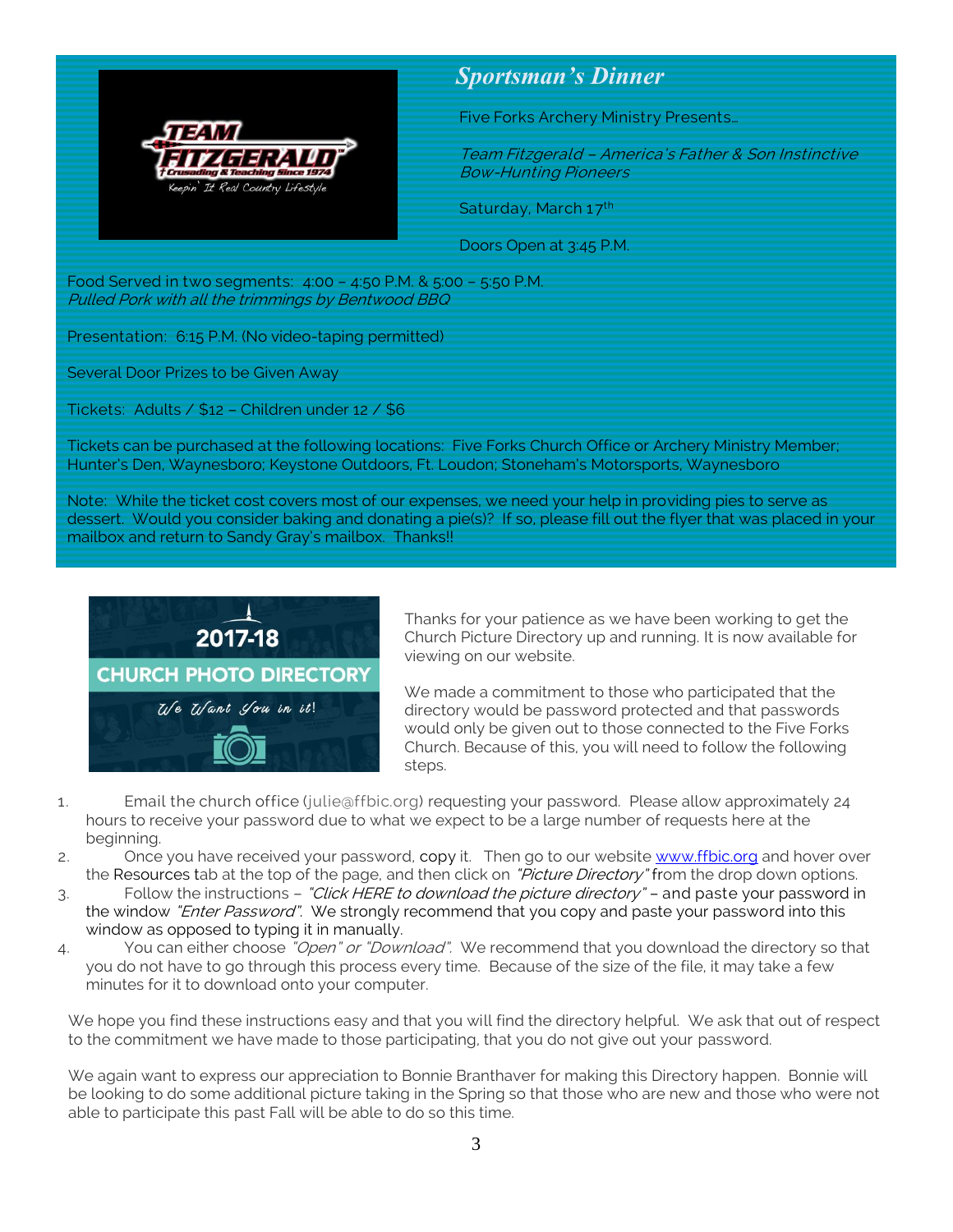

*We express our deepest sympathy to Sue Crowe with the unexpected passing of her brother, Tom Bryson on February 15, 2018*

*We express our heartfelt sympathy to Sharon Miller with the passing of her mother, Lenore Carbaugh on February 19, 2018.*

*We express our sincere sympathy to Jim Monn with the passing of his mother, Edna Monn on February 19, 2018.*



Flo Hoff Slade Koons



Dear Church Family, Thank you for all your prayers for my cataract surgery. Thanks to the pastors who prayed with me. Thank you for the phone calls and cards. The surgery has been a success, "Thank you Lord!" Love You All, Joel Wenger





The Girl from the Train Child of the River The Crooked Path -by Irma Joubert (L-JOU)



The author, a master storyteller, is a native South Afrikaner. She develops interesting characters on the historical South African landscape with the tragedies of WWII woven through the story lines.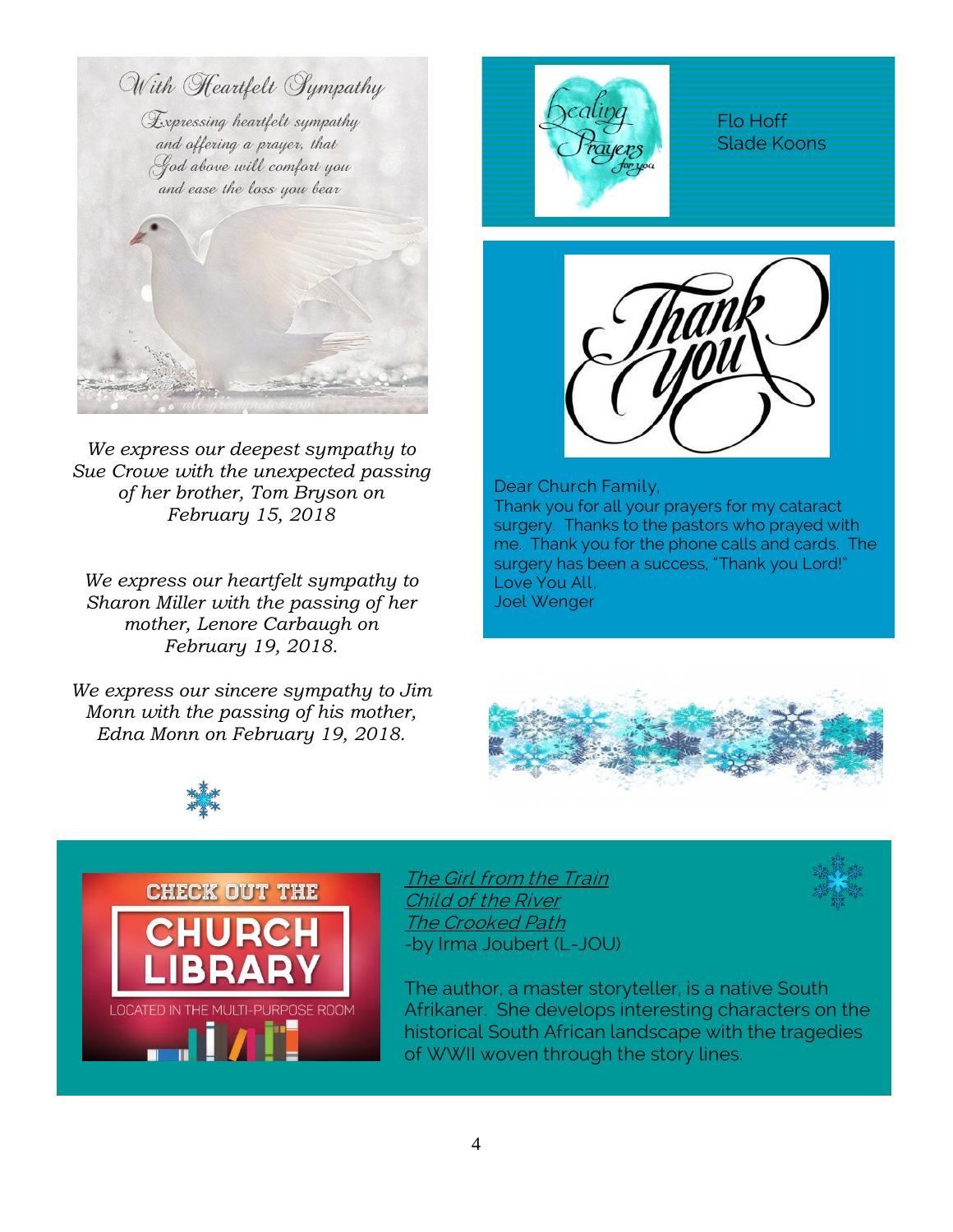

The Five Forks Fellowship presents…

#### Bev Hannah

Since she was with us last time, Bev has published her book about her experiences with cancer and the challenges to her faith in that journey. She has some new things that she'd like to share with us! Hope you can join us!

Friday, March  $2^{nd}$ ... gam - 11am in the Chapel

Please come join us and bring a friend! Tell them there's coffee and refreshments!

## *Experience Life Outdoors - Pie Sale Fundraiser Coming Soon*



### April 6<sup>th</sup>

Cherry, Apple, Blueberry \$10 each

Look for a flyer in your church mailbox soon!

*-benefits the ELO Ministry*



# *Priscilla Shirer Simulcast*



The women's ministry of King Street Church are hosting a Priscilla Shirer Live Simulcast on Saturday, April 28th

### Time:

9:00am – 4:35pm (doors open at 8:00am for check-in and breakfast) Baker Center Event starts at 9:00am, lunch is at 11:30pm and the day will close at 4:35pm. A full schedule is available at [www.kingstreetchurch.com.](http://www.kingstreetchurch.com/)

#### Cost:

\$20 early-bird (before Mar. 6) \$25 March 7 – April 6 \$30 April 7 – April 20 Fee includes the event, and a continental breakfast and lunch. Registration will close on April  $20<sup>th</sup>$ 

Please make checks payable to King Street Church and note "Simulcast" on the memo line. Mail payment to the administrative offices at: King Street Church, 56 N. Second Street, Chambersburg, PA

Contact Brenda Bernecker at 717- 262-8424 for questions or to register.